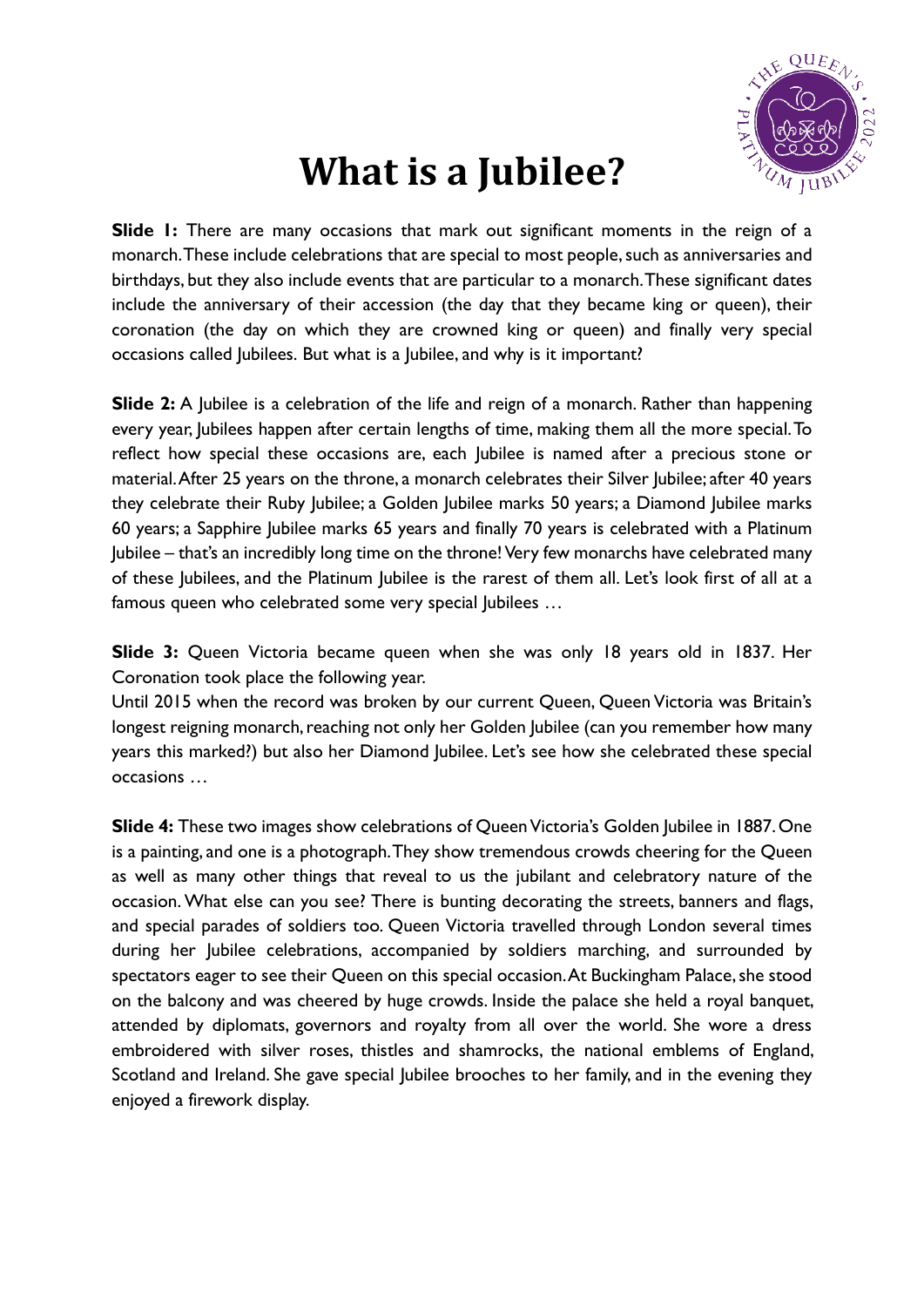**Slide 5:** The Queen received many presents to mark her Jubilee. What Jubilee gifts can you see in this photograph? Take a closer look here: Unknown Person - [The Queens Jubilee](https://www.rct.uk/collection/2916023/the-queens-jubilee-presents-displayed-in-the-waterloo-gallery-windsor-castle)  [presents displayed in the Waterloo Gallery, Windsor Castle \(rct.uk\)](https://www.rct.uk/collection/2916023/the-queens-jubilee-presents-displayed-in-the-waterloo-gallery-windsor-castle)

**Slide 6:** As well as events that took place over the *Jubilee* weekend, Queen Victoria also wanted to have special memories and mementos of the occasion, to help her remember it for years to come. She commissioned a painting of herself and her family, to remember their coming together for her special Jubilee.

Queen Victoria is depicted sitting in the Green Drawing Room at Windsor Castle, surrounded by members of the royal family (can you spot Queen Victoria?). On the mantelpiece is a bronze bust of Prince Albert (Victoria's husband, who had died some years before). Why do you think it might have been important for the Queen to include the bust of Prince Albert in this painting?The Queen noted in her Journal that the composition was 'not to be stiff & according to Etiquette, but prettily grouped'. The artist encountered several difficulties when he was composing this painting – several people refused to stand next to one another, and some people didn't sit for the painting at all, sending very flattering photographs for the artist to works from instead! Nevertheless, the finished painting was considered a great success and Queen Victoria noted: 'The picture is beautiful, the Drawing room admirably painted & the likenesses very good … the grouping & colouring, all, charming.'

**Slide 7:** Ten years later, Queen Victoria celebrated her Diamond Jubilee. A Service of Thanksgiving was held at St Paul's Cathedral in London.The service was followed by a grand procession through the streets of London, which were lined with well-wishers cheering for the Queen. You can see the crowds outside Buckingham Palace in this photograph.

Queen Victoria later wrote in her Journal: 'No one ever, I believe, has met with such an ovation as was given to me, passing through those 6 miles of streets … The cheering was quite deafening & every face seemed to be filled with real joy. I was much moved and gratified.'

**Slide 8:** At the time of her Diamond Jubilee in 1897, Queen Victoria was 79 years old. Again, she wanted to capture the memory of this occasion, and so she commissioned more than one portrait of herself. In this photograph Queen Victoria is seated and facing three-quarters right, dressed in lace. She holds a fan in her left hand. This was used as an official Jubilee portrait, but it was in fact taken in July 1893, on the occasion of the wedding of the future King George V and Queen Mary. The Queen almost looks as though she has a spotlight on her. In the portrait she wears her famous small diamond crown (find out more here: [RCIN 31705 -](https://www.rct.uk/collection/themes/trails/diamonds-in-the-royal-collection/queen-victorias-small-diamond-crown) Queen [Victorias](https://www.rct.uk/collection/themes/trails/diamonds-in-the-royal-collection/queen-victorias-small-diamond-crown) [Small Diamond Crown \(rct.uk\)\)](https://www.rct.uk/collection/themes/trails/diamonds-in-the-royal-collection/queen-victorias-small-diamond-crown). Like she had done for the Golden Jubilee, Victoria also gave out brooches to mark her Diamond Jubilee. You can see an example here: RCIN 250482 - [Diamond Jubilee Brooch \(rct.uk\)](https://www.rct.uk/collection/themes/exhibitions/russia-royalty-the-romanovs/the-queens-gallery-buckingham-palace/diamond-jubilee-brooch) .

**Slide 9:** Born more than a hundred years after Queen Victoria, Queen Elizabeth II has celebrated many Jubilees during her long reign. This photograph shows The Queen and The Duke of Edinburgh on the occasion of Her Majesty's Silver Jubilee in 1977, 25 years after she